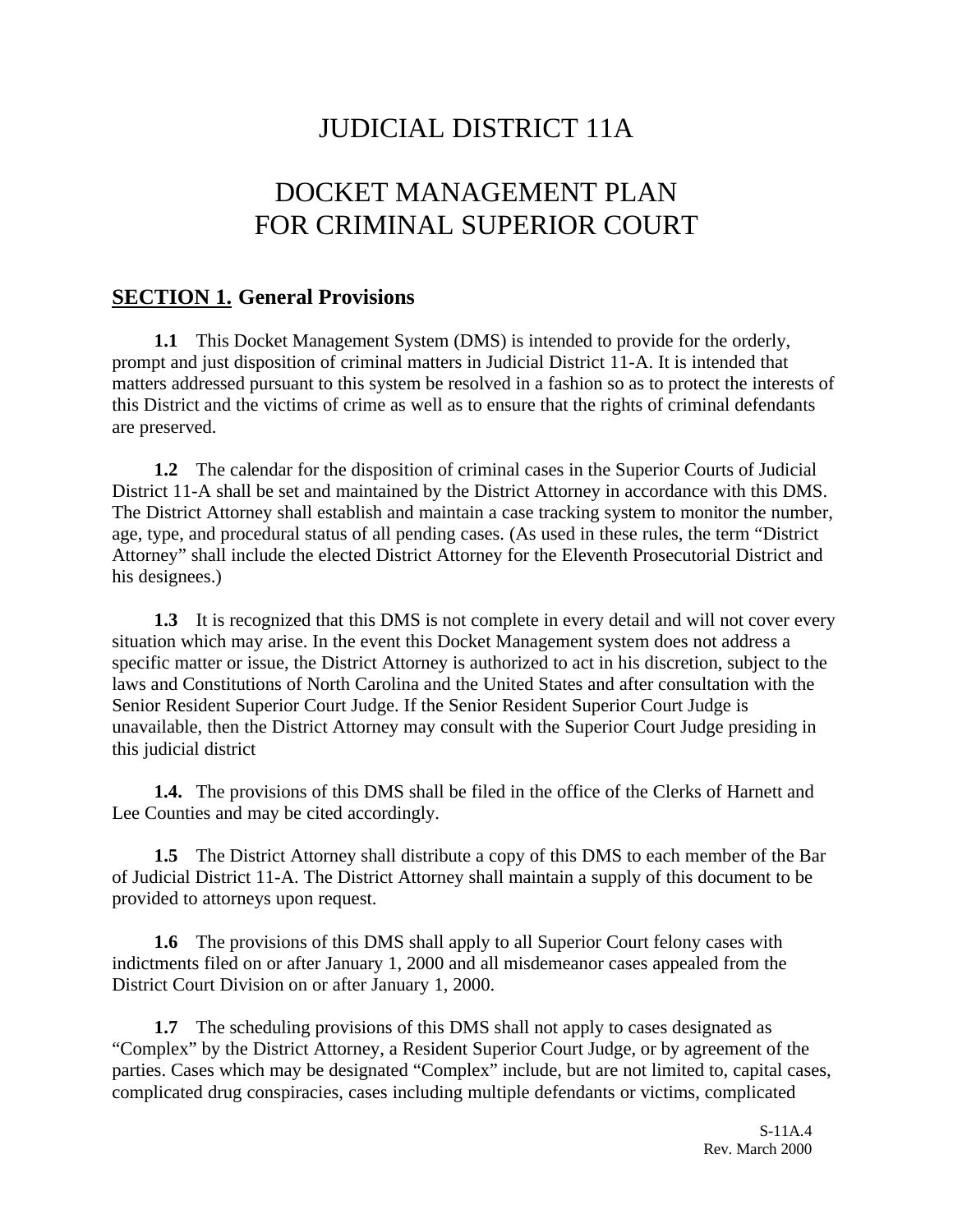white-collar crimes, those cases requiring extraordinary scientific investigation, and those cases involving complicated evidentiary or legal issues.

## **SECTION 2: Definitions**

**2.1.** In a felony case, "Initiation Date" is defined as the date of the return of service of an indictment (or notice of return of indictment to represented defendants) or the date of appointment of counsel, whichever occurs last. In a misdemeanor case, Initiation Date" refers to the date of appeal to the Superior Court division.

**2.2** Cases designated as "Complex" may receive specialized scheduling orders for the purpose of facilitating their timely disposition. (See Section 10.1 below.)

#### **SECTION 3: Definitions**

**3.1** Once counsel has appeared or been appointed in a case, it shall be presumed that counsel is seeking those items discoverable under the applicable statutes of North Carolina and federal case law. No formal request for discovery under N.C.G.S. 15A-902 need be made.

**3.2** No later than four weeks from the initiation date of a case, photocopies of discovery in each file shall be provided by the District Attorney to the attorney of record entering a general appearance in a case. Discovery can be provided to the then-current attorney of record.

**3.3** The State expects a newly retained or appointed attorney immediately to notify the State and the court of the fact of representation of a defendant. Should a change in defense counsel occur, it should be the joint responsibility of both new and previous counsel to ensure that the photocopied discovery material is transferred from previous counsel of record to the new counsel of record. Upon the request of new counsel, the State shall assist new counsel in confirming that he has received complete discovery from previous counsel.

**3.4** Photocopies of discovery material will not be distributed by the State to counseling entering only a limited appearance through district court.

**3.6** The prosecutor assigned to a case shall be responsible for completing a "Discovery" Disclosure Certificate (DDC)" for that case. (See the sample DCC attached as Exhibit A.) A completed and signed Discovery Disclosure Certificate shall accompany the photocopies discovery and shall be served upon the defense attorney of record in one of the following ways: (a) personal delivery, (b) U.S. postal delivery, (c) delivery to the office of the defense attorney of record, or (d) by depositing the discovery material into the attorney's mailbox located in the office of the Clerk of Superior Court. The prosecutor also shall file a completed and signed DDC with the Clerk of Superior Court for placement in the court file.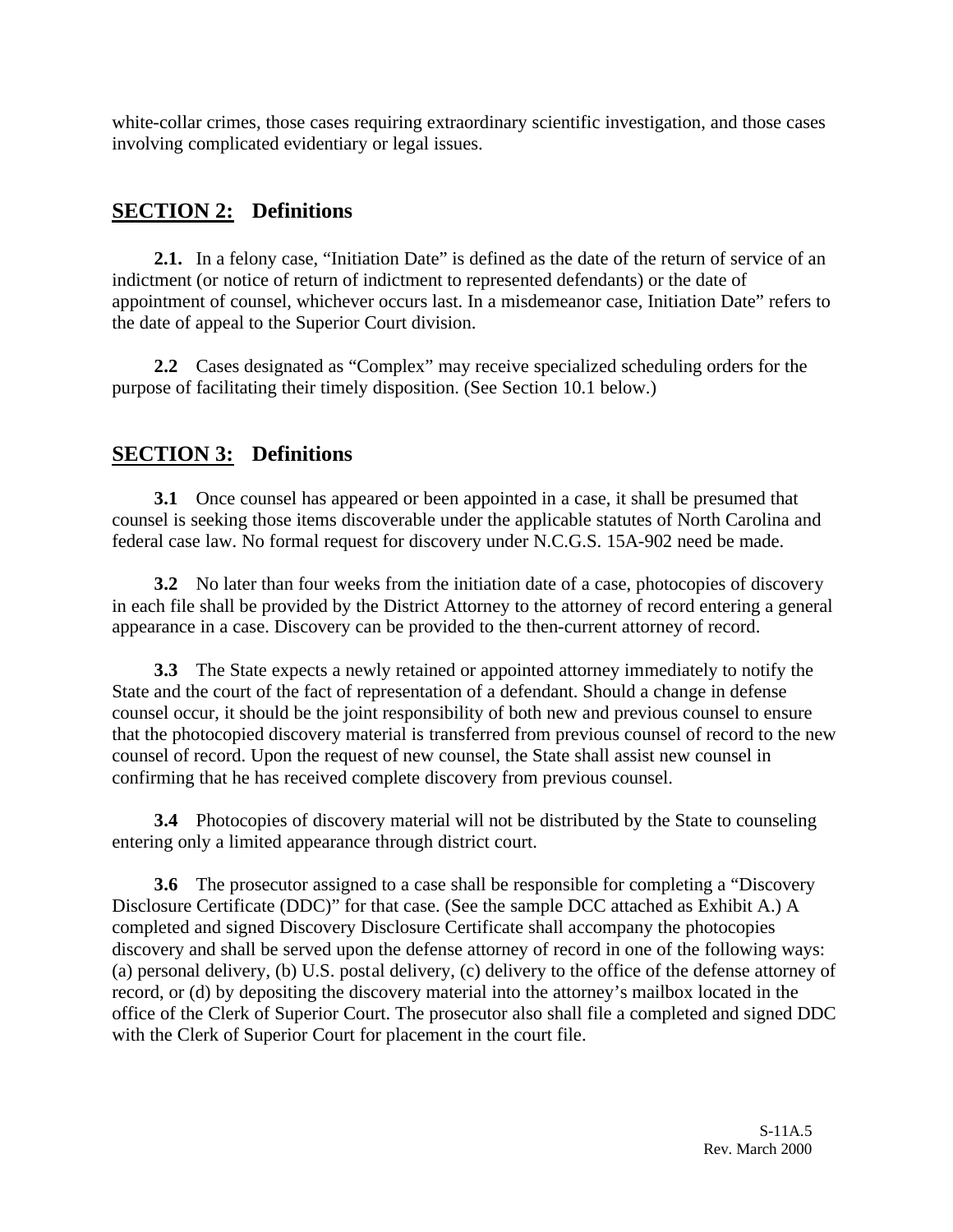#### **SECTION 4. Calendaring Prior to Trial**

**4.1** The District Attorney shall ask the Senior Resident superior Court Judge to schedule an adequate number of non-jury criminal sessions of superior court devoted to the administration of the criminal calendar to comply with the requirements of NCGS 7A-49.4. These sessions of court shall be known as "Docket Management Session." The remaining criminal court time will be reserved, to the extent reasonably possible, for the trial of cases.

**4.2** All probation violation hearings and probation matters shall be calendared for the date certain during the Docket Management Sessions. Probation hearings and related matters shall have priority for hearing on that day. No "add-on" probation cases shall be heard except in exigent circumstances or with the consent of the District Attorney, the presiding judge, and defendant's counsel if he is represented.

**4.3** Unless disposed of earlier, each case shall be calendared for at least one case management setting following the initiation date. This administrative calendar setting shall occur within 60 days after initiation.

- **4.4** The following matters shall be accomplished at the administrative calendar setting:
	- a) The court shall determine the status of the defendant's representation of counsel;
	- b) After hearing from the parties, the court shall set deadlines for the delivery of discovery, if not already provided by the parties to each other;
	- c) Arraignment, if defendant has filed a request for arraignment pursuant to NCGS 15A-941;
	- d) The court shall inquire as to the status of plea negotiations between counsel. If the District Attorney has made a determination regarding a plea agreement and has not previously communicated that determination to defense counsel, the District Attorney shall inform the defendant as to whether a plea agreement will be offered and the terms of any proposed plea agreement;
	- e) The court may order a plea conference, if, in the opinion of the court, such a conference is supported by the interest of justice;
	- f) A case may be disposed of by negotiated plea at the administrative calendar setting, provided that no guilty plea shall be adjudicated at this setting if the victim of the crime is not present and that victim has communicated to the State his desire to be present or heard at the time of the disposition of the case;
	- g) The scheduling of a trial date pursuant to Section 7 below.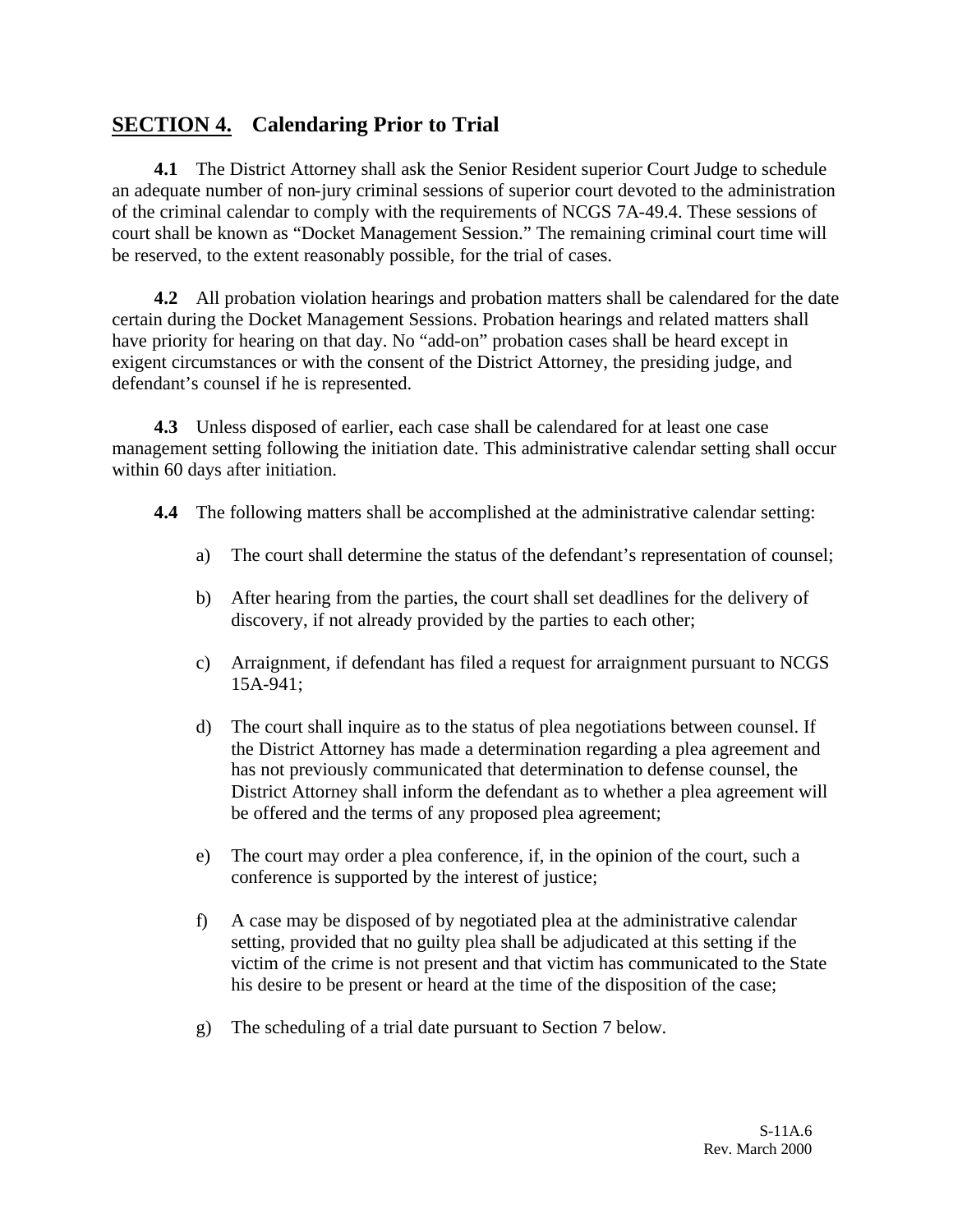**4.5** The court may schedule more than one administrative calendar setting if requested by the parties or if it is found by the court to be necessary to promote the fair administration of justice in a timely manner.

**4.6** Whenever practical, administrative settings shall be conducted by a superior court judge residing within the district, but may otherwise be held by any superior court judge.

**4.7** The defendant and defense counsel shall be present at each administrative setting held in the county where the case originated.

## **SECTION 5. Motions (Felony Cases)**

**5.1** Defendant shall not be required to file any pre-trial motions until after the State has provided discovery under the provisions of this DMS.

**5.2** All pre-arraignment motions, as defined by statute or case law, should be filed no later than five days prior to the administrative calendar setting and, with the consent of the court, will be heard at the setting.

**5.3** All other pre-trial motions, excluding motions in limine, should be filed and heard no later than on the dates established at the administrative calendar setting. Hearing dates for these pre-trial motions are firm hearing dates. Pre-trial motions which, in the opinion of the District Attorney, will require lengthy evidentiary hearings or will dispositive of the case shall be schedule, if possible, for a time certain which precedes by at least five days the scheduled trial date.

## **SECTION 6. Negotiated Plea Offers**

**6.1** Unless the State decides not to make a negotiated plea offer in a case, the State shall extend a *written* plea offer to defense counsel of record no later than four weeks after the initiation date of a case.

**6.2** Defense counsel of record should convey all negotiated plea offers to the defendant as soon as reasonably possible.

**6.3** Except in these cases in which the defendant is in the custody of the Department of Correction or of another county or state, defense counsel should response to the State's negotiated plea offer no later than ten working days from the time it is received. If defense counsel fails to respond to a negotiated plea offer, the plea offer shall be deemed withdrawn.

**6.4** The State may deem the defendant's failure to appear timely for the adjudication of a negotiated plea agreement as repudiation of the agreement by the defendant.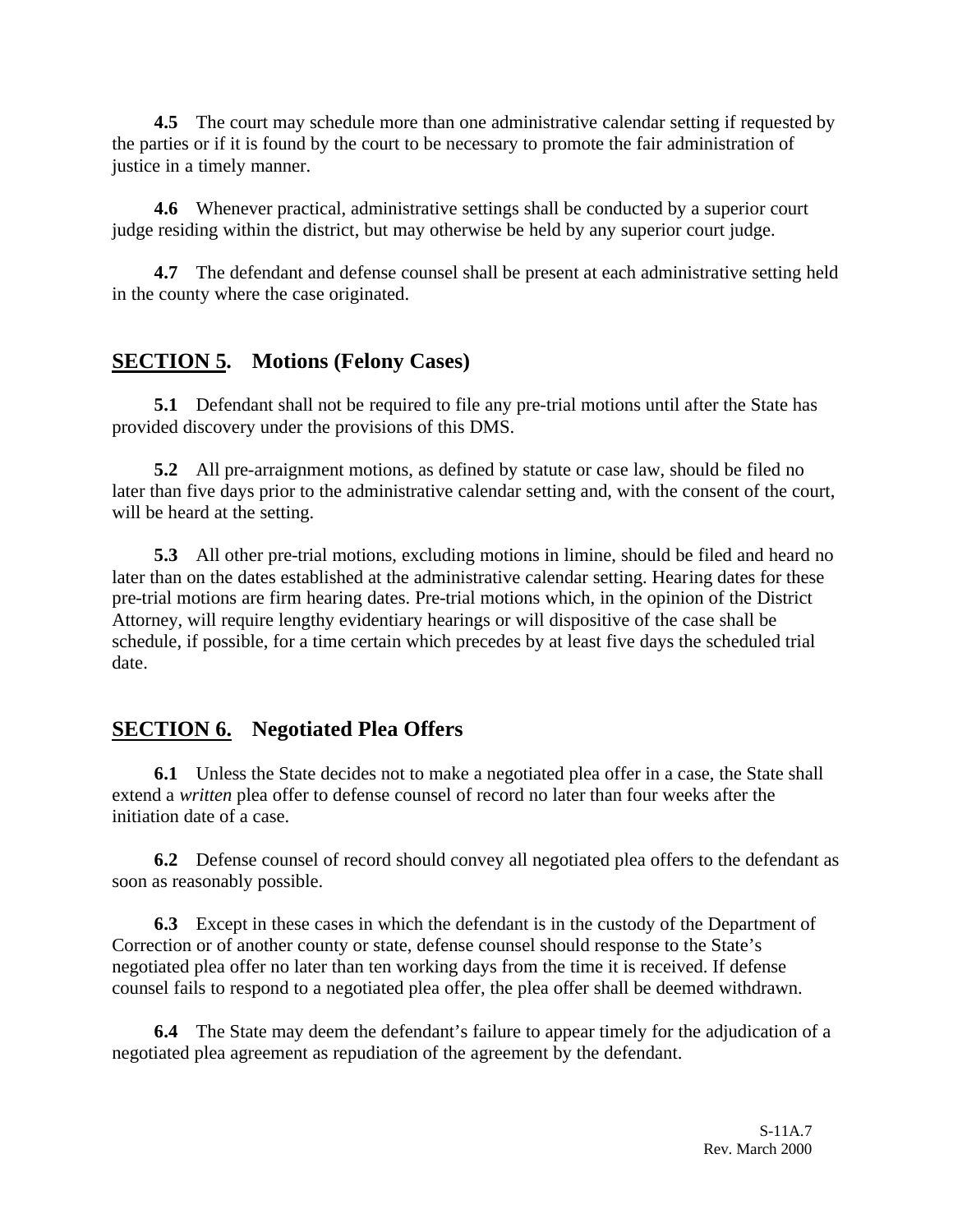**6.5** With the consent of the court, the parties may confer with the court regarding the terms of a negotiated plea offer.

**6.6** If either party discovers that it is unable to fulfill an understanding previously agreed upon in plea negotiations, that party should give prompt notice to the court and to the other party. The State shall cooperate in securing leave of the court for the defendant to withdraw any guilty plea tendered to, but not adjudicated by, the court, and counsel for both parties should take such other steps as may be appropriate to restore the parties to the positions they were in before the understanding or negotiated plea agreement was reached.

# **SECTION 7. Trial Settings**

**7.1** If the parties have not otherwise agreed upon a trial date, then upon the conclusion of the final administrative calendar setting, the District Attorney shall announce a proposed trial date. The court shall set that date as the tentative trial date unless, after providing the parties an opportunity to be heard, the court determines that the interests of justice require the setting of a different date. In that event, the District Attorney shall set another tentative trial date during the final administrative setting.

**7.2** Counsel for the State and the defendant should have their personal calendars available at all administrative calendar settings in order to inform the court of any personal or professional conflicts.

**7.3** The trial shall occur o sooner than 30 days after the final administrative setting, except by agreement of the State and the defendant.

**7.4** When a case has not been otherwise scheduled for trial within 120 days of indictment or of service of notice of indictment as required by law, then upon motion of the defendant at any time thereafter, the Senior Resident Superior Court Judge, or a superior court judge designated by the Senior Resident Superior Court Judge may hold a hearing for the purpose of establishing a trial date for the defendant.

**7.5** Any request for a priority or preemptory setting based upon out-of-town witnesses, expert witnesses, or other scheduling concerns should be addressed to the court at the final administrative setting.

**7.6** Any case not reached for trial during the scheduled session of court shall be rescheduled by the District Attorney after conferring with opposing counsel.

**7.7** When scheduling for trial, priority should be given to cases according to the offense charged as follows:

- a) Capital cases;
- b) Non-capital homicides;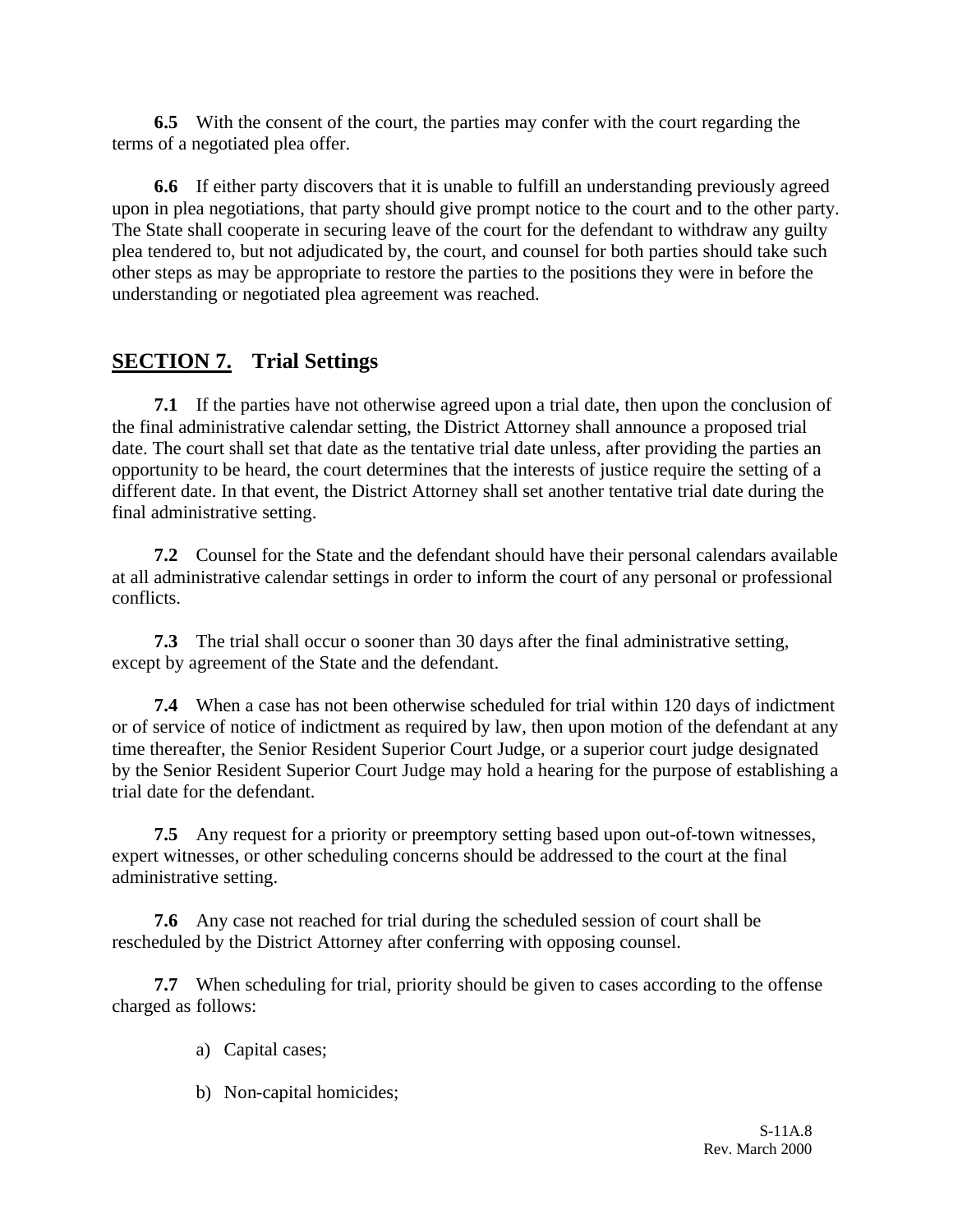- c) Sexual offenses committed against minors and felony child abuse
- d) Rapes and other sexual offenses;
- e) Burglaries, robberies and kidnappings;
- f) Drug trafficking;
- g) Felony assaults;
- h) Felony breaking and enterings and other felony larcenies;
- i) Felony DWI's and misdemeanor DWI appeals;
- j) Other felonies; and
- k) Other misdemeanor appeals.

**7.8** When scheduling for trail, case priority should be determined by consideration of the following factors, regardless of the offense charged:

- a) Whether the defendant is in pre-trial custody;
- b) Whether the defendant constitutes a significant threat of violent injury to others;
- c) Whether the victim is a child or related to the defendant;
- d) Whether the defendant is a recidivist;
- e) Whether the defendant is a public official;
- f) The age of the case;
- g) Whether the defendant has filed a written request for a speedy trial;
- h) Any significant problems or interests associated with the case of a particular concern to the community.

#### **SECTION 8. Printed Calendars**

**8.1** Not less than ten working days prior to each non-jury administrative session of court, the State shall prepare and publish a calendar of case settings as described in Section 4. The nonjury administrative calendar shall be separated into administrative settings, pre-trial motions (post administrative setting motions), and probation violations hearings.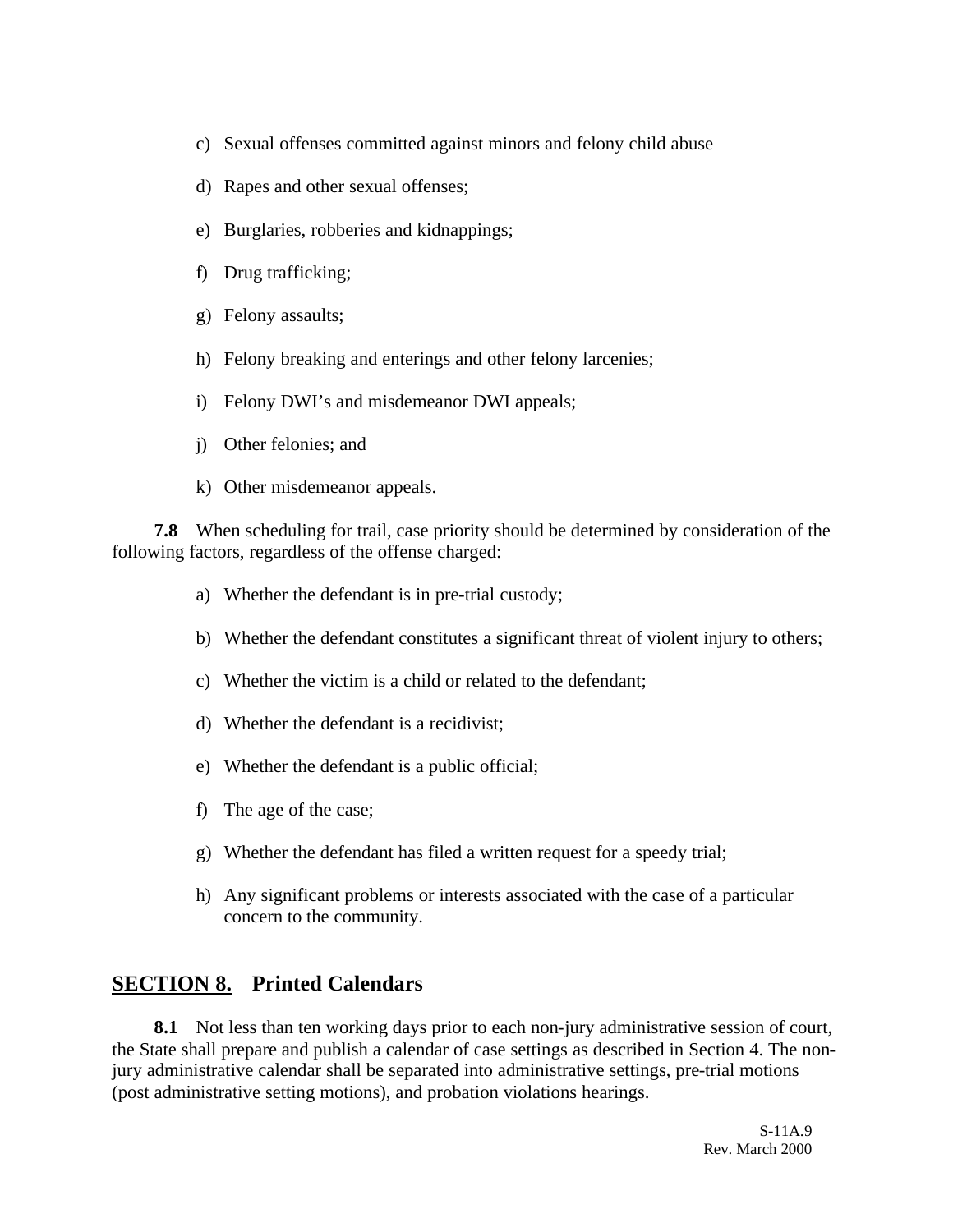**8.2** The State shall attempt to schedule all cases of a particular defense attorney within each administrative calendar section in consecutive order.

**8.3** Not less than ten working days prior to each jury session of court, the State shall prepare and publish a calendar of cases for trial. The District Attorney shall list the order of cases for trial in his discretion giving consideration to those factors set forth in Section 7 above. The trial calendar shall not contain cases that the District Attorney does not reasonably expect to be called for trial.

**8.4** Once published and distributed, cases contained on the calendar for jury sessions shall be tried in the order listed. Deviations from the listed order require approval by the presiding judge if the defendant whose case is called for trial objects. The defendant may not object if all the cases scheduled to be heard before the defendant's case have been disposed of or delayed with the approval of the presiding judge or by consent of the State and the defendant. A case may be continued from the trial calendar only by consent of the State and the defendant or upon order of the presiding judge or Resident Superior Court Judge for good cause shown.

**8.5** A defendant shall be required to appear at the initial calling of the calendar during a jury session of court. After the call of the calendar, the court, in its discretion and upon agreement of the parties announced in open court, may place a defendant on standby.

**8.6** Nothing in this DMS shall be construed to affect the authority of the court in the call of cases calendared for trial.

## **SECTION 9. Motions for Continuances**

**9.1** All motions for continuances should be writing, filed and delivered to the office of the Senior Resident Superior Court Judge and to opposing counsel not later than noon on Wednesday preceding the session in which a trial is calendared. Oral motions or motions filed out of time should show good cause for the failure to file a timely written motion.

**9.2** The State shall ask the Senior Resident Superior Court Judge to issue a ruling on any motion to continue as soon as reasonably possible after consideration of the reasons for the continuance request, the age of the case, the pre-trial detention status of the defendant, and the number and type of other trial matters present on the trial calendar for the session. In the event the Senior Resident Superior Court Judge is unavailable due to rotation, sickness, or vacation, the State shall ask any other judge designated by the Senior Resident Superior Court Judge to rule on continuance motions.

**9.3** If a case is ordered continued, it shall be rescheduled for trial as soon as reasonably possible by the District Attorney after conferring with opposing counsel.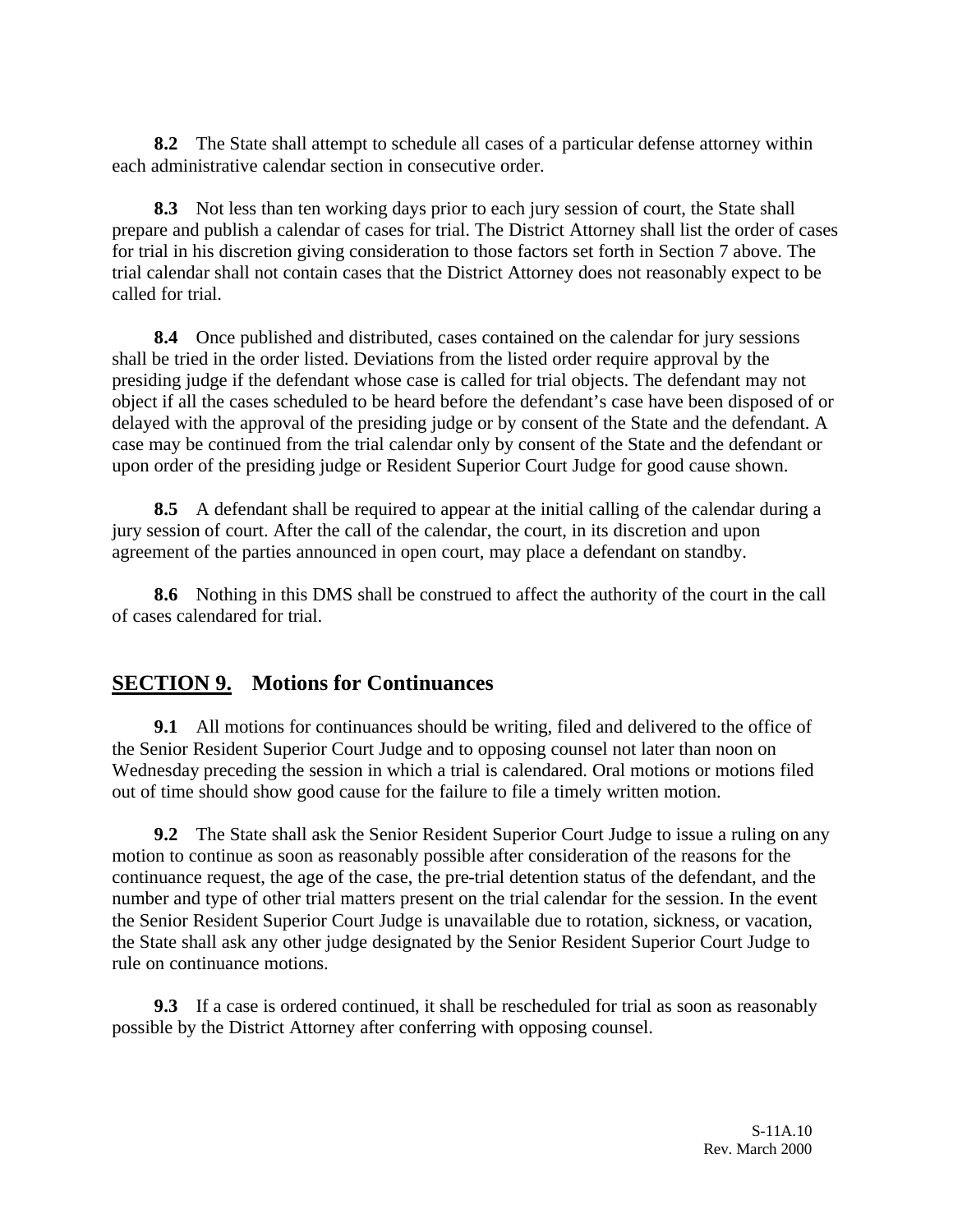#### **SECTION 10. Miscellaneous Provisions**

**10.1** Cases designated as Complex under this DMS shall be subject to such scheduling orders as deemed appropriate and just by the Senior Resident Superior Court Judge. Otherwise, this Docket Management System shall apply to complex cases.

**10.2** Venue for administrative settings may be in any county within the district when necessary to comply with the terms of this DMS. The presence of the defendant is only required for administrative settings held in the county where the case originated.

**10.3** Motions for appropriate relief shall be governed by Article 89 of Chapter 15A of the General Statutes of North Carolina.

**10.4** No provision of this DMS should be interpreted by any party or by the court in such a way as to deprive any defendant of any right provided by the General Statutes of North Carolina or by the state or federal constitutions.

**10.5** No provision of this DMS should be interpreted by any party or by the court in such a way as to deprive any victim of a crime of any right provided by the General Statutes of North Carolina or by the Constitution of North Carolina.

**10.6** The provisions of this DMS may be amended from time to time by the District Attorney after conferring with the Senior Resident Superior Court Judge and with the other members of the committee which proposed this Docket Management System.

**10.7** This DMS shall remain in effect for a period of one year, and thereafter shall continue in effect from year to year unless revoked in writing by the District Attorney or unless expressly abrogated by the General Assembly of North Carolina or by the Supreme Court of North Carolina.

Enacted this  $10^{th}$  day of March , 2000.

THOMAS H. LOCK District Attorney Eleventh  $(11<sup>th</sup>)$  Prosecutorial District

\_\_\_\_\_\_\_\_\_\_\_\_\_\_\_\_\_\_\_\_\_\_\_\_\_\_\_\_\_\_\_\_\_\_\_\_\_\_\_\_\_\_\_\_\_